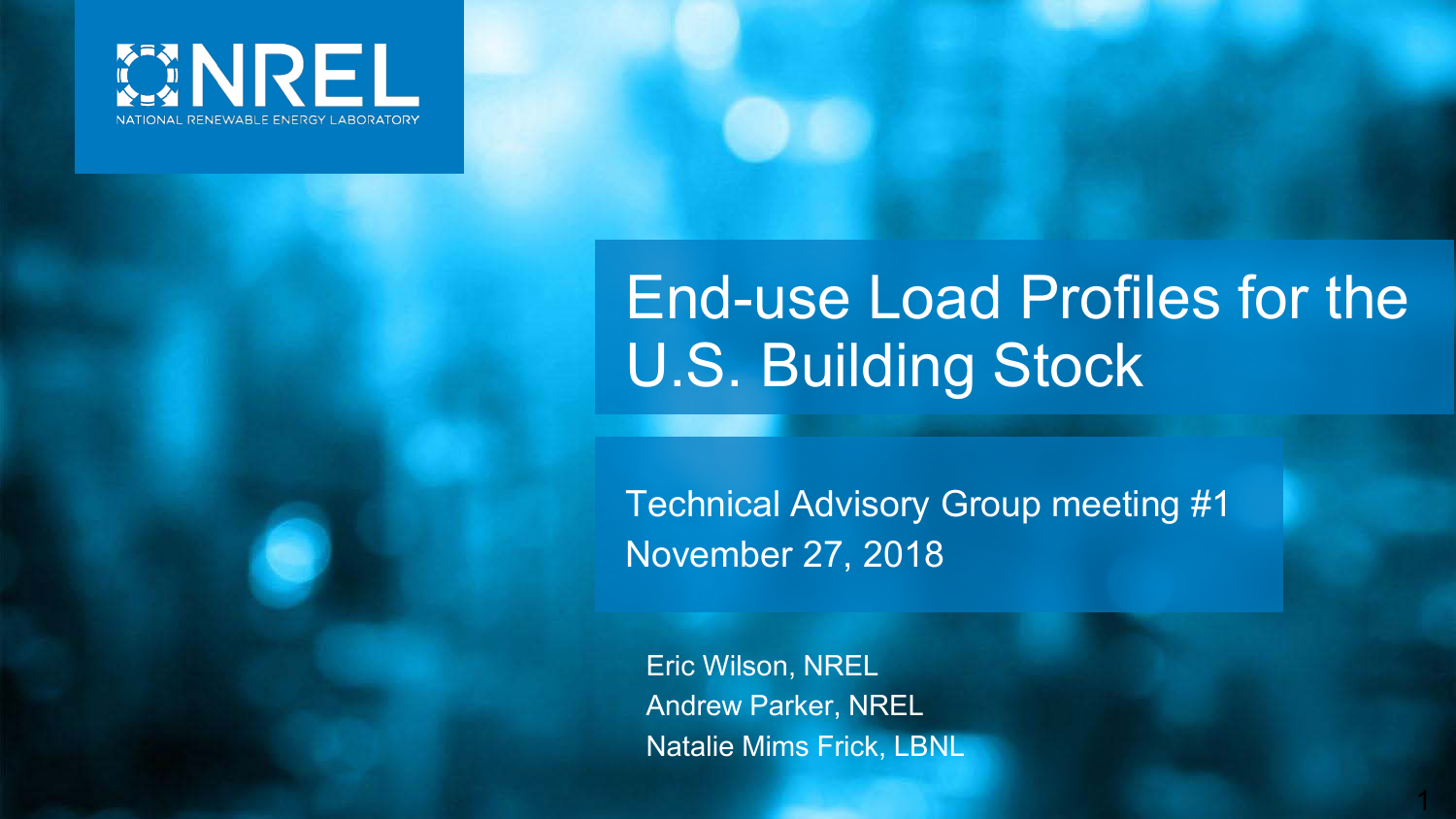### Agenda

- Meeting housekeeping items
- U.S. DOE Building Technologies Office
- Project background, overview, and team
- Project timeline and outcomes
- Technical Advisory Group members and responsibilities
- Overview of EPRI Conditional Demand Analysis
- Overview of Northeast Energy Efficiency Project (NEEP) regional research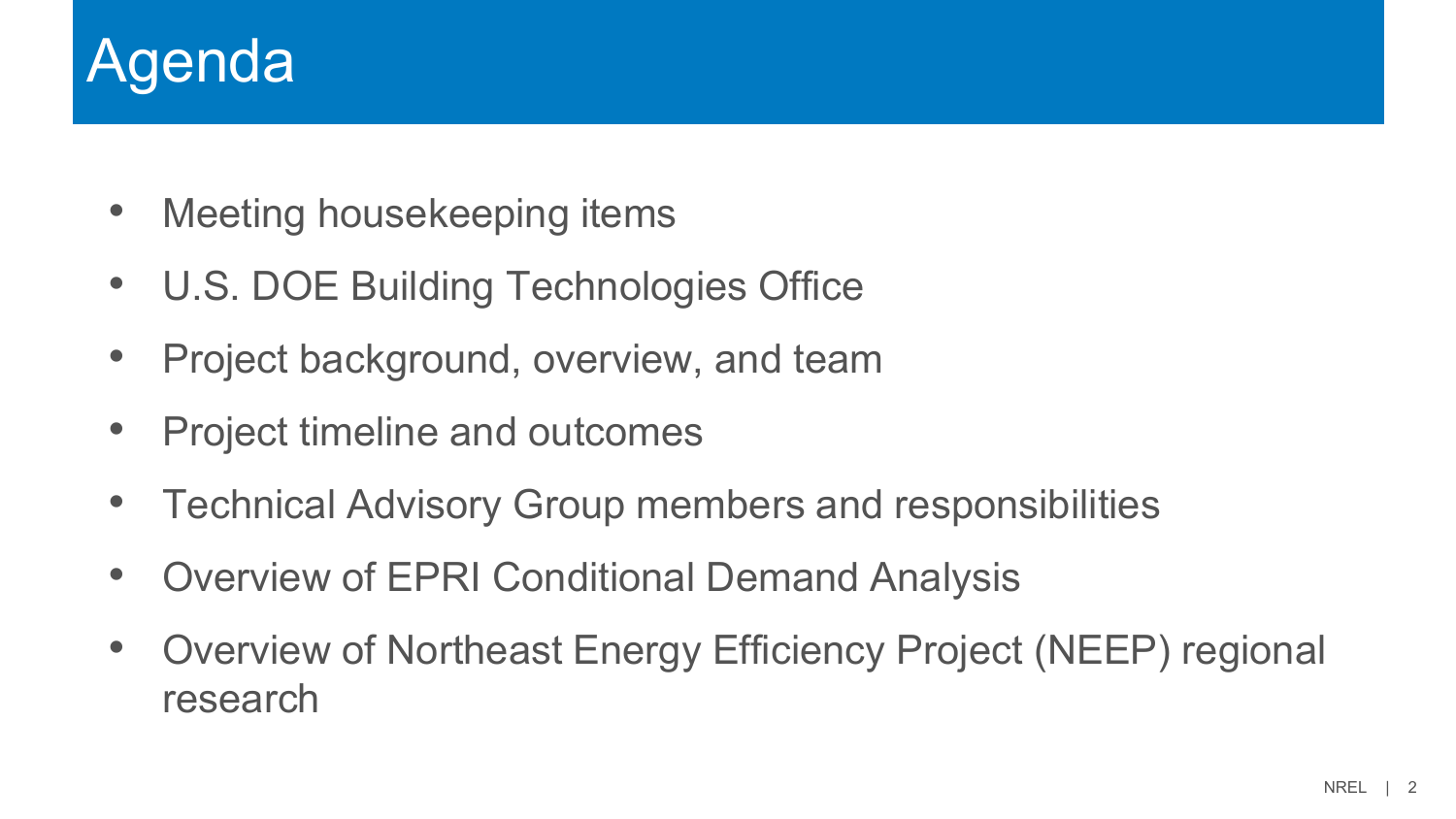### Meeting housekeeping items

- We're recording the webinar and will post it on our web site.
- Because of the large number of participants, everyone is in listen-only mode.
- Please use the chat box to send us your questions and comments any time during the webinar.
- Moderated Q&A will follow, with the presenters responding to questions typed in the chat box.
- The recording and webinar slides will be posted on the project website (once created).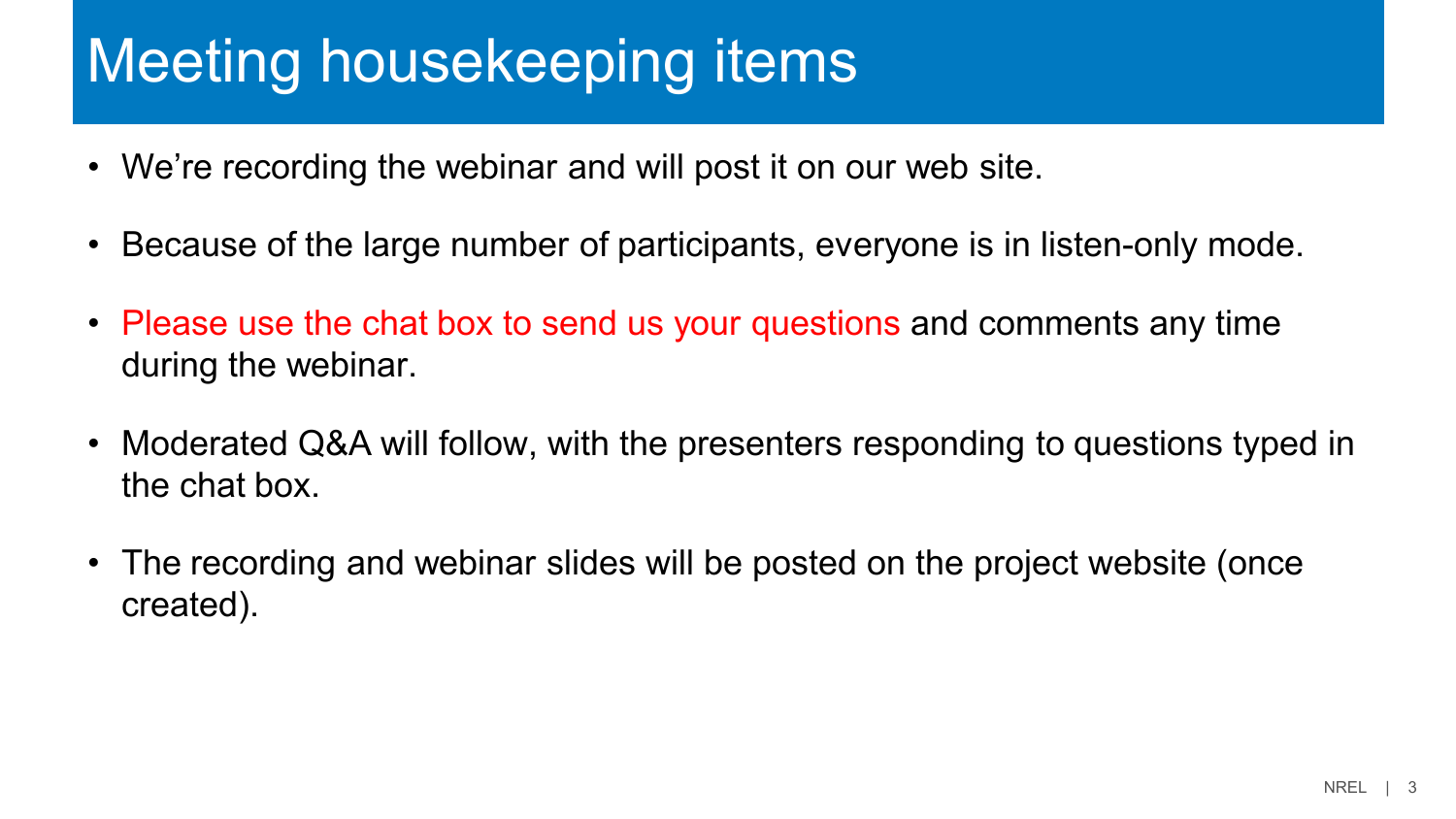# US Department of Energy Building Technologies Office

Monica Neukomm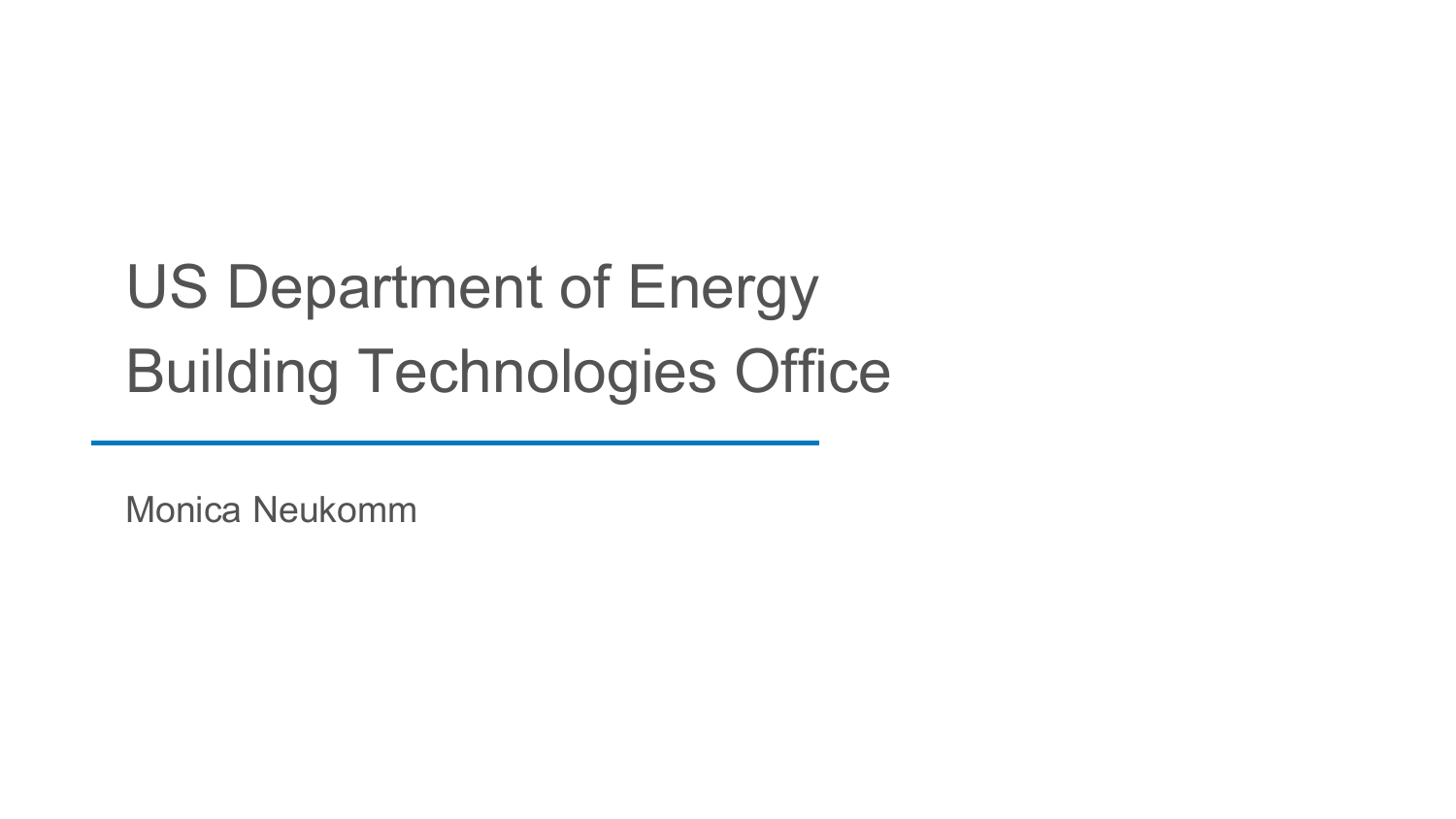### **Background**

End-use load/savings profiles are…

- the **most essential** data resource currently missing for Time-Sensitive Valuation of Energy Efficiency (TSV-EE)
- needed for **R&D prioritization, utility resource and distribution system planning, state and local energy planning and regulation**
- critical for widespread adoption of **grid-interactive and efficient buildings**.

Existing profiles are often **outdated, regionally limited, based on small sample size, and limited to a subset of the building stock** because of the high cost of the historical sub-metering approach.



Source: Navigant Massachusetts RES 1 Baseline Load Shape **Study**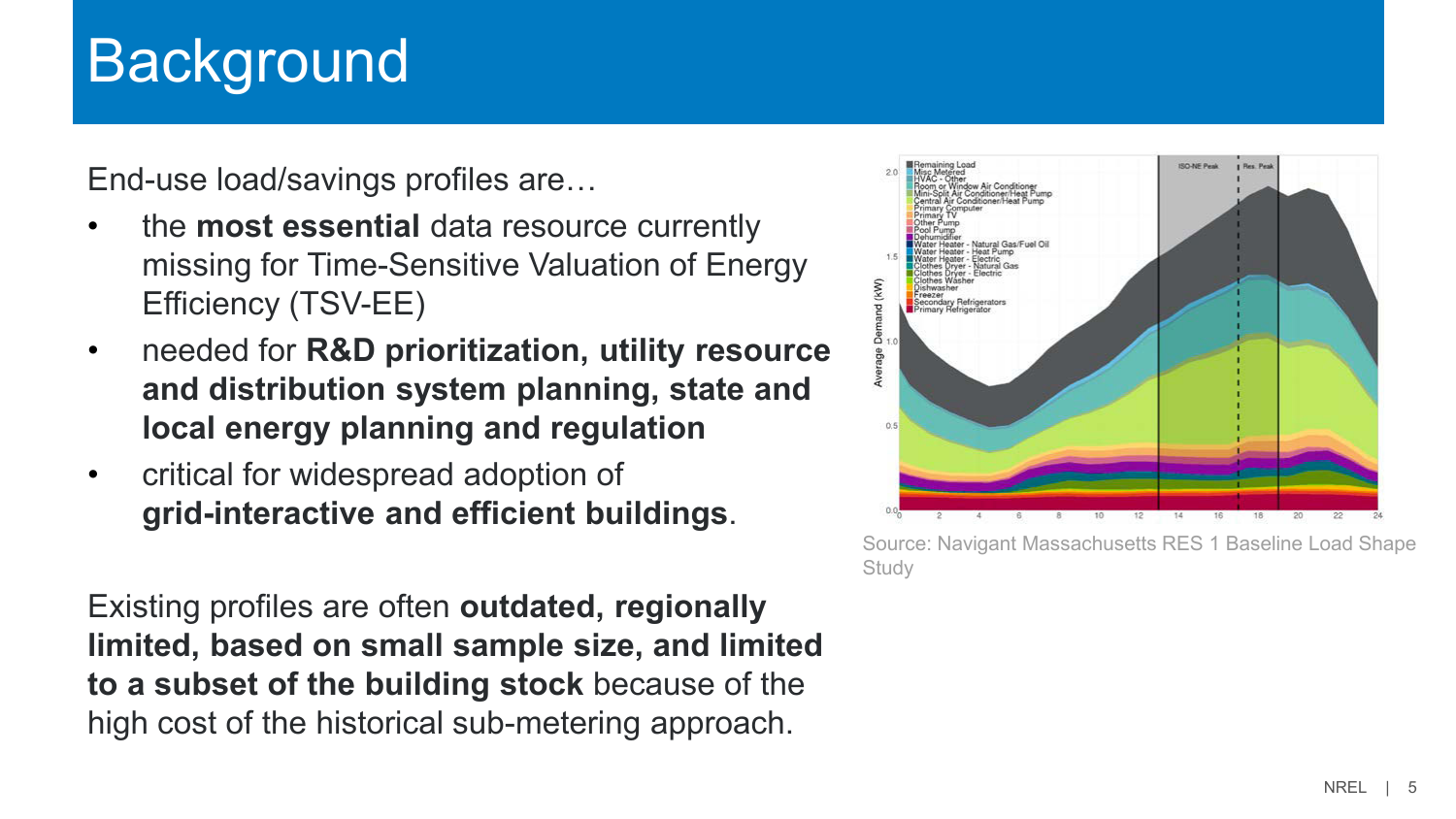### Solution: a hybrid approach



Best-available submetering study data

Ongoing collection of whole-building AMI metering data

Customer survey data for large samples, facilitating conditional demand analysis

Other proven disaggregation techniques (e.g., inverse modeling of weather-dependent end uses)

Other emerging data sources (e.g., time-use surveys, smart thermostats, energy monitors, daytime/nighttime population)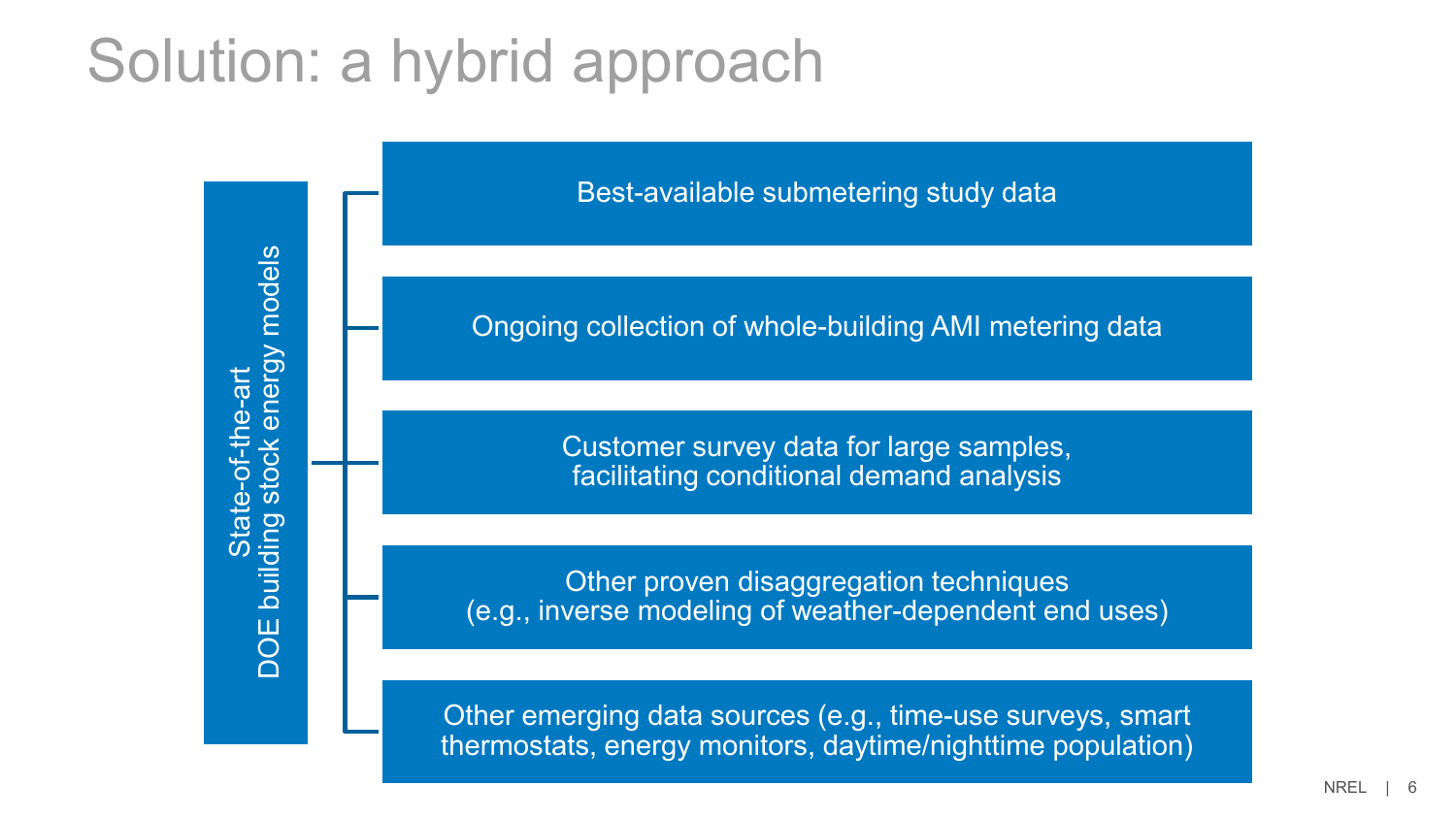### Background: DOE Building Stock Models



- DOE-funded, NREL-developed models of the U.S. building stock
- 100,000s of statistically representative physics-based building energy models (BEM)
- Use DOE's flagship BEM tools OpenStudio and EnergyPlus
- Produce hourly load profiles, but calibration to-date has focused on annual energy consumption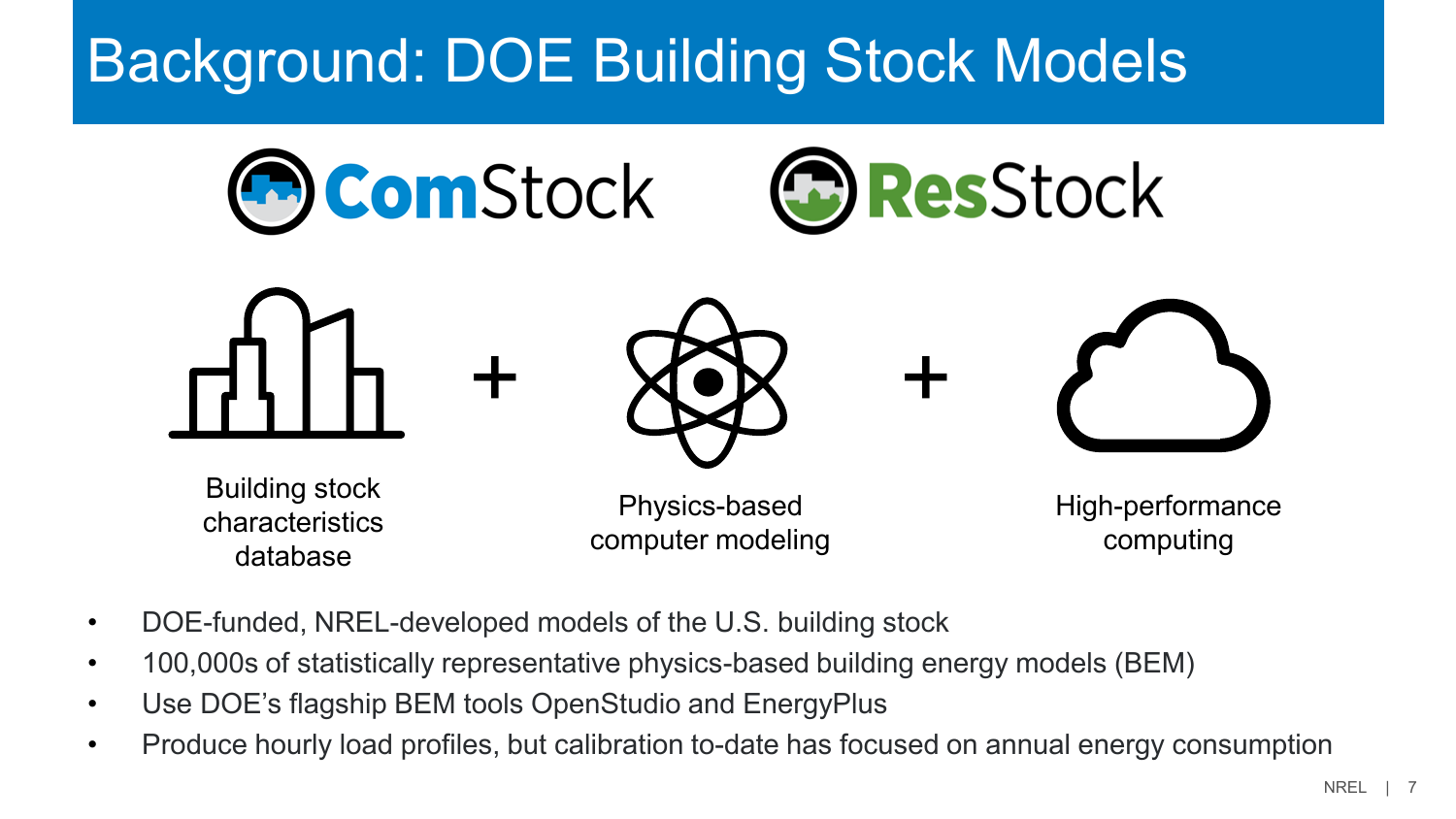### Project Overview

- 1. Establish technical advisory group
- 2. Identify load profile use cases, data requirements, existing data sources, and critical gaps
- 3. Address data gaps with critical data collection and disaggregation techniques
- 4. Incorporate stochastic occupancy into ComStock/ResStock
- 5. Calibrate ComStock and ResStock statistical building stock models
- 6. Publish end-use load profiles and documentation

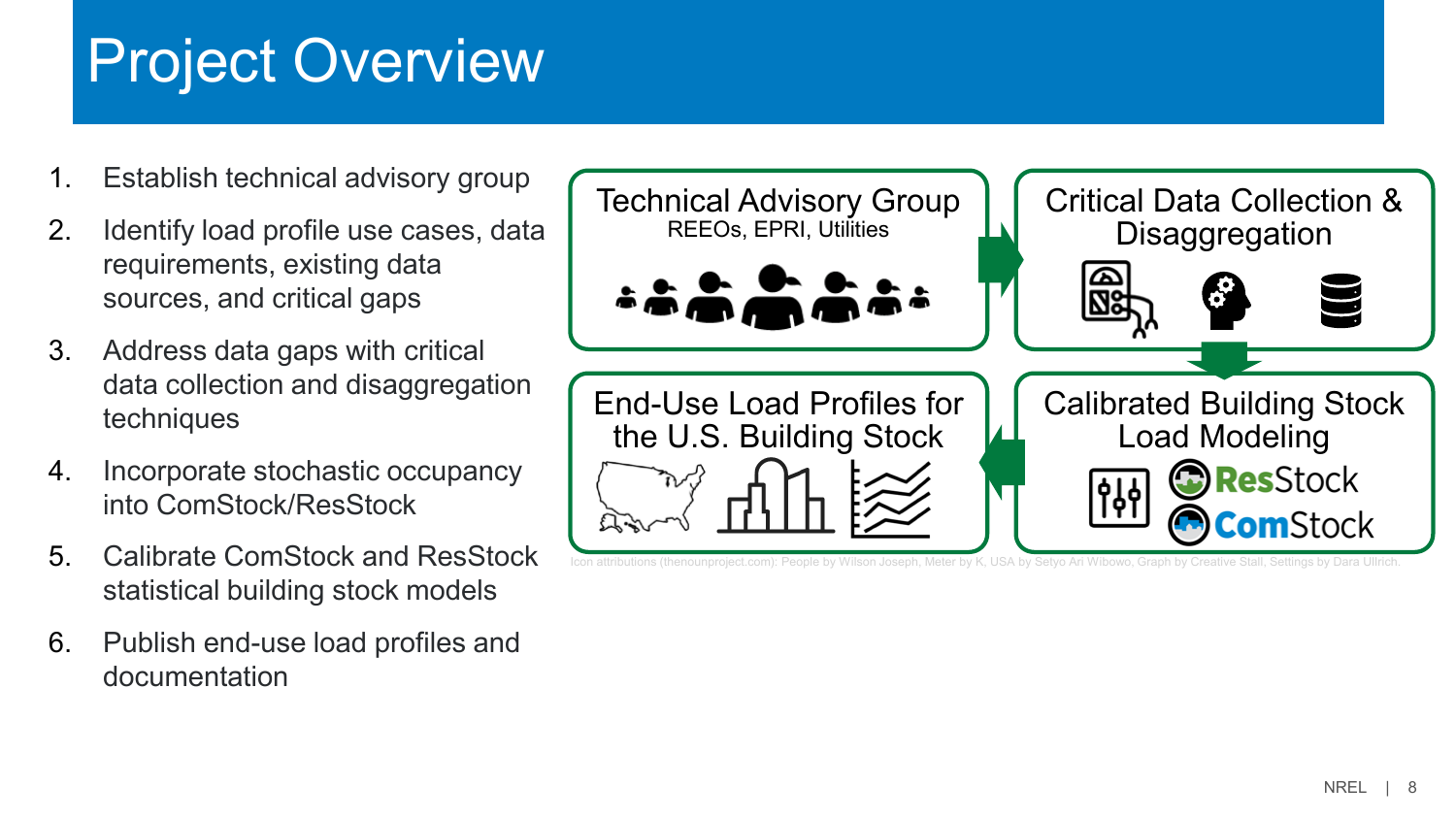### Project Team – Labs

NREL



Eric Wilson (PI)



(Co-PI)





Dr. Lieko Earle Henry Horsey Dr. Anthony





Fontanini



Noel Merket



Natalie Mims Frick (Co-PI)



Dr. Tianzhen Dr. Hanzhen<br>Hong de Bro-C'hant ar bro-C'hant ar bro-C'hant ar Dr. Ralph<br>Muebleise



Muehleisen

NREL | 9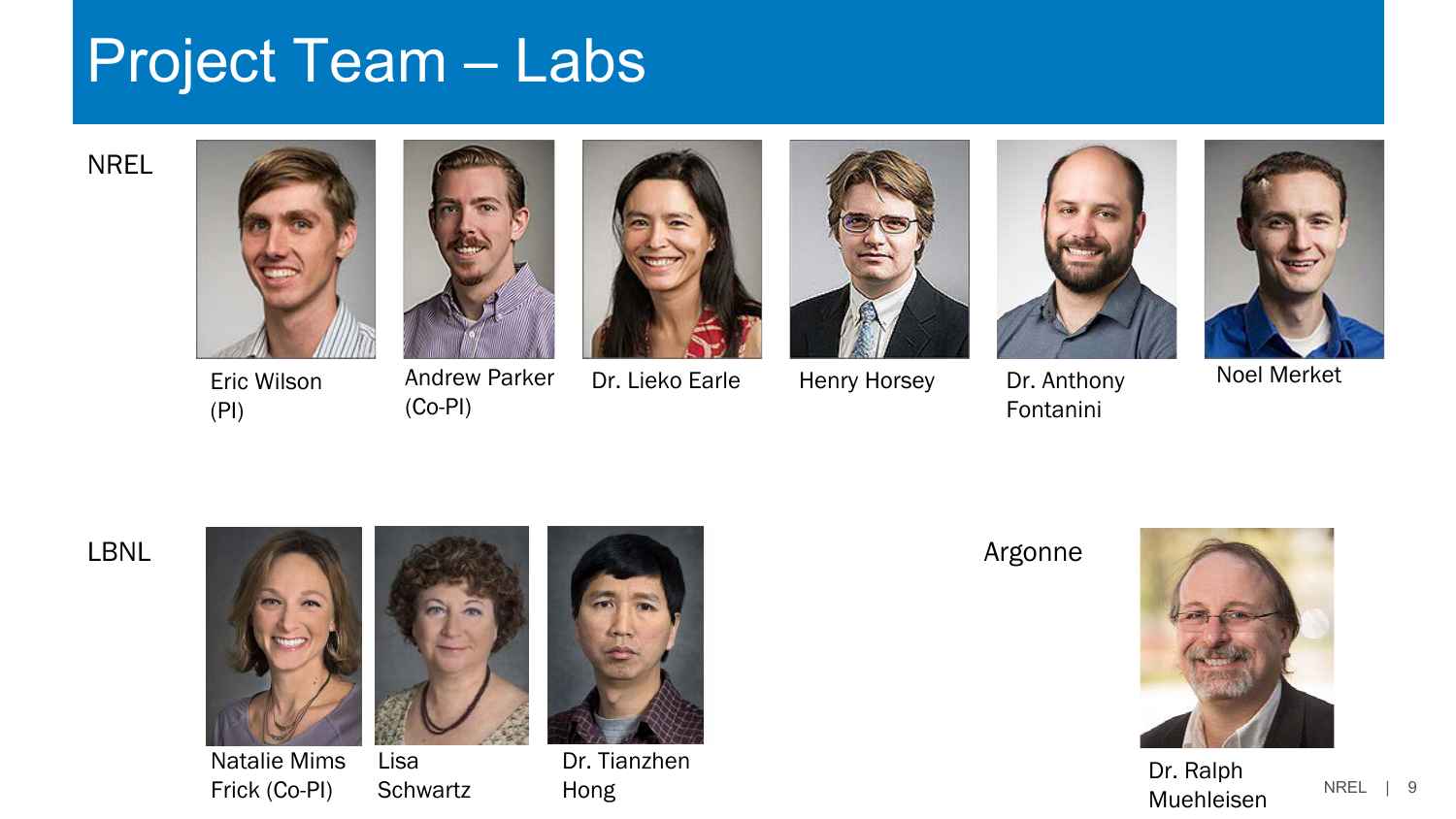### Project Team – Industry

**Northeast** Energy **Efficiency Partnerships** (NEEP)



Elizabeth Titus Claire Miziolek



Electric Power Research Institute (EPRI)



Chris Holmes Krish Gomatom

…and many others on the technical advisory group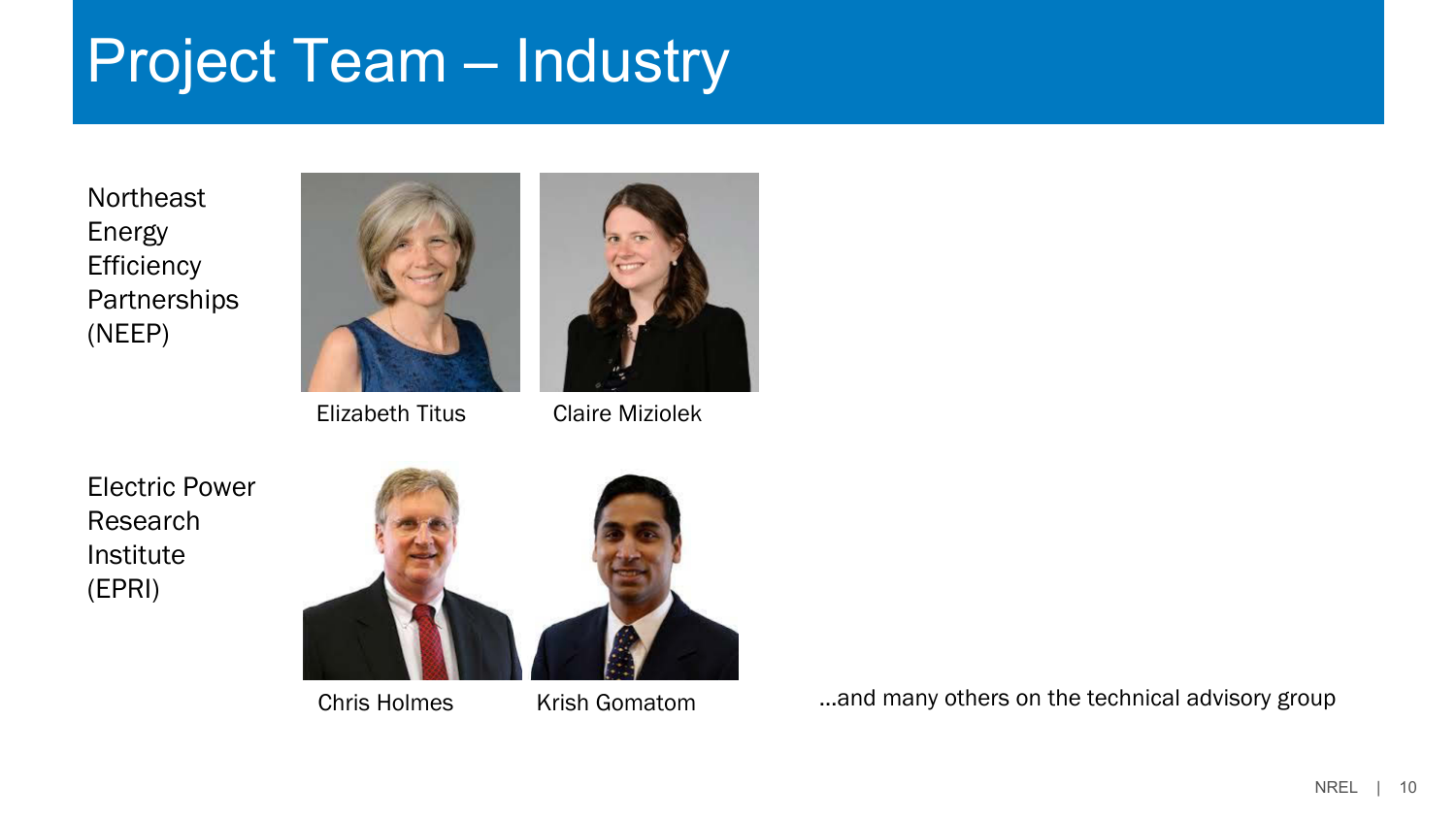## Technical Advisory Group (TAG) Members (1)

#### Regional Energy Efficiency Organizations

- **Midwest Energy Efficiency Alliance**
- Northwest Energy Efficiency Alliance
- Northeast Energy Efficiency Partnerships
- Southeast Energy Efficiency Alliance

#### **Regulators**

- Georgia Public Service Commission
- Hawaii Public Service Commission
- Indiana Utility Regulatory Commission
- Michigan Public Service Commission

### Utilities and RTOs

- Ameren
- Bonneville Power Administration
- Commonwealth Edison
- Consolidated Edison
- CPS Energy
- DTE Energy
- Duke Energy
- Indiana Power & Light
- PacifiCorp
- PJM
- Southern Company
- Xcel Energy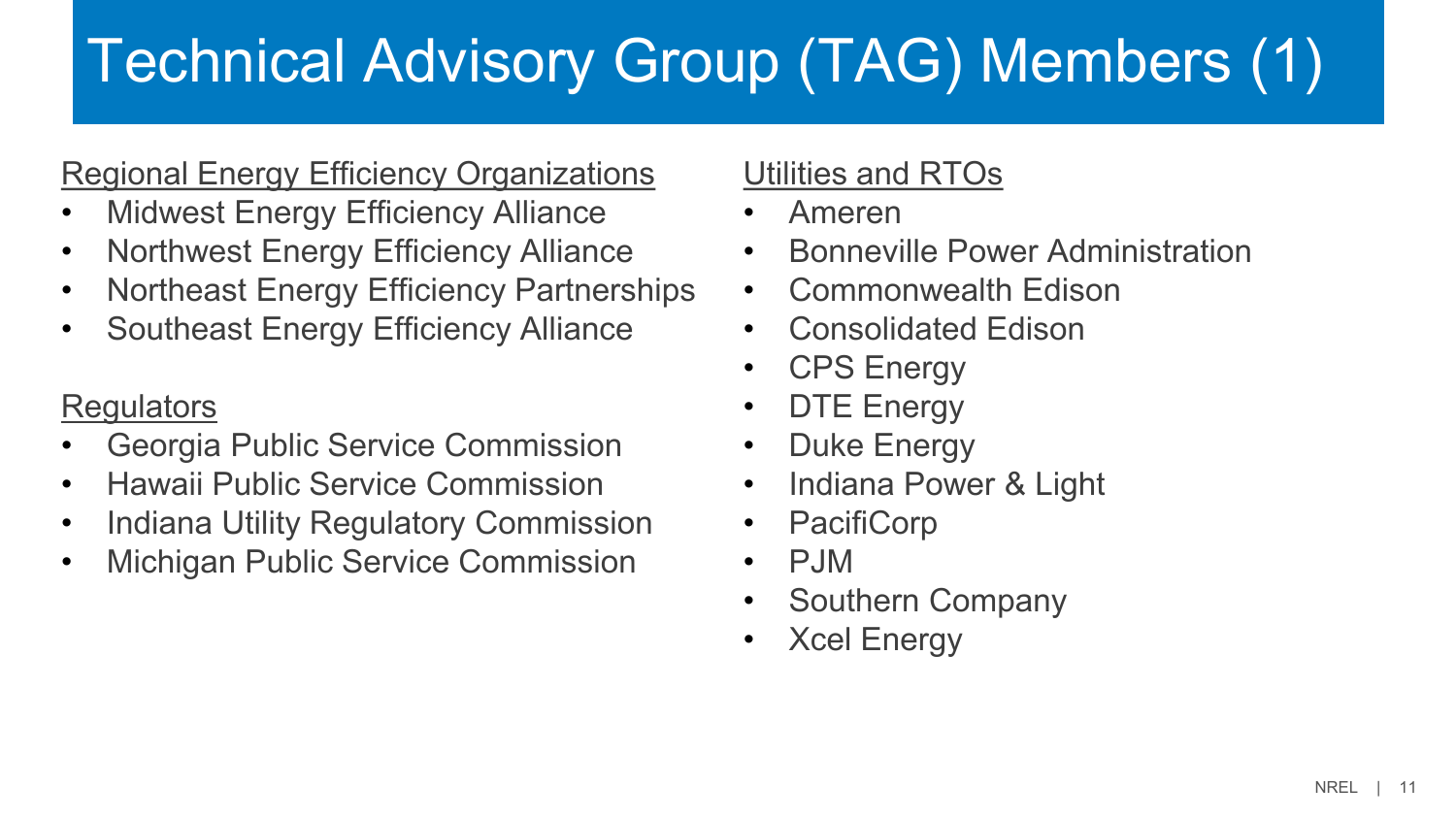## TAG Members (2)

#### **Consultants**

- Cadmus
- Elevate Energy
- Energy Futures Group
- The Greenlink Group
- ICF
- Navigant
- Solar Investment, Inc
- Seventhwave
- Synapse Energy Economics
- TRC Solutions
- Tom Eckman
- Oracle

#### Research

- Electric Power Research Institute
- Clarkson University
- Pacific Northwest National Laboratory NGOs
- ACEEE
- Environmental Defense Fund
- National Association of State Energy Officials (NASEO)

#### Government

- US Department of Energy
- New York State Energy Research and Development Authority (NYSERDA)
- City of New York
- City of Boulder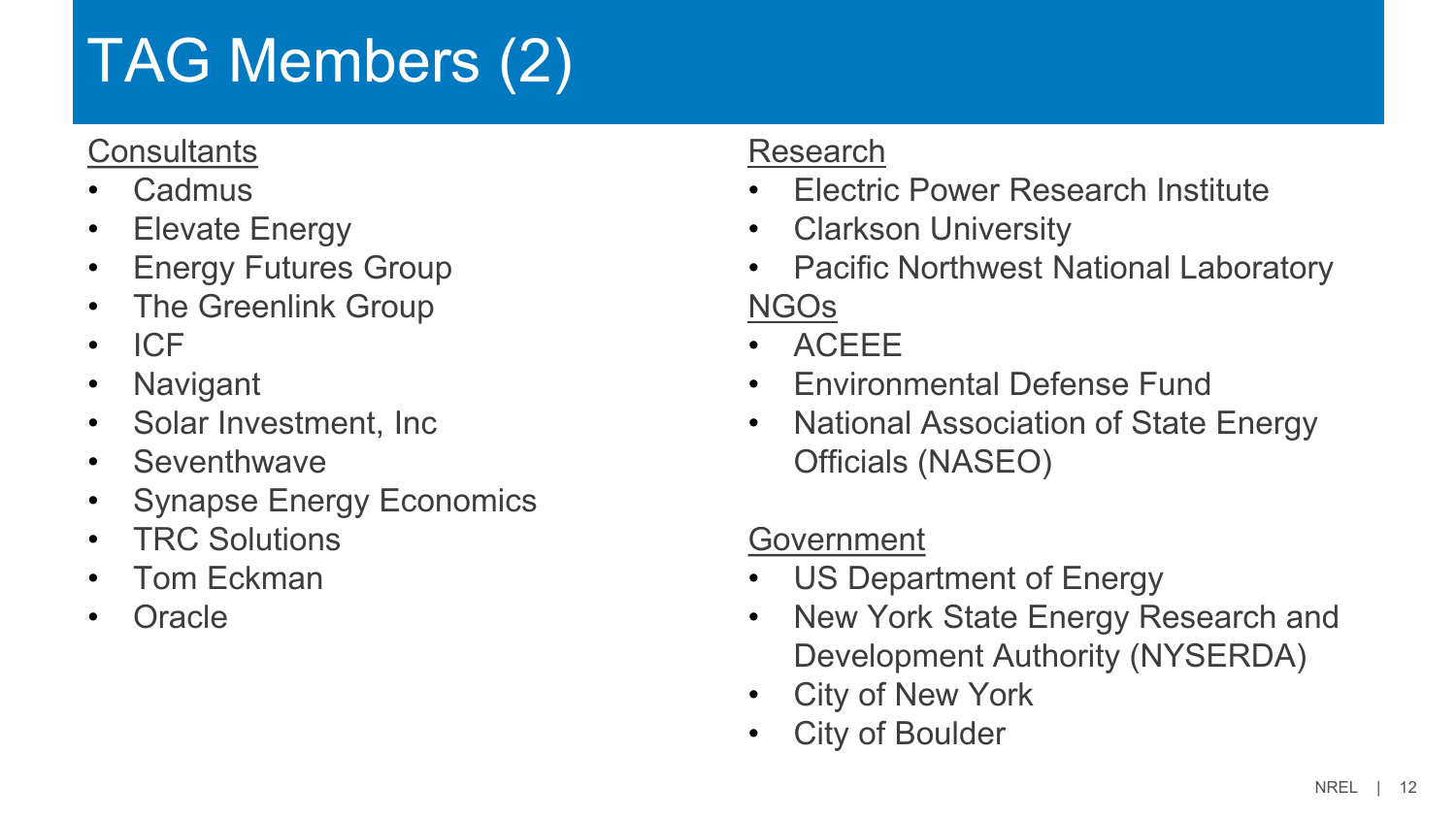### Project Timeline



<sup>1</sup> For example, conditional demand analysis, or inverse (changepoint/degree day) models (KEMA 2009)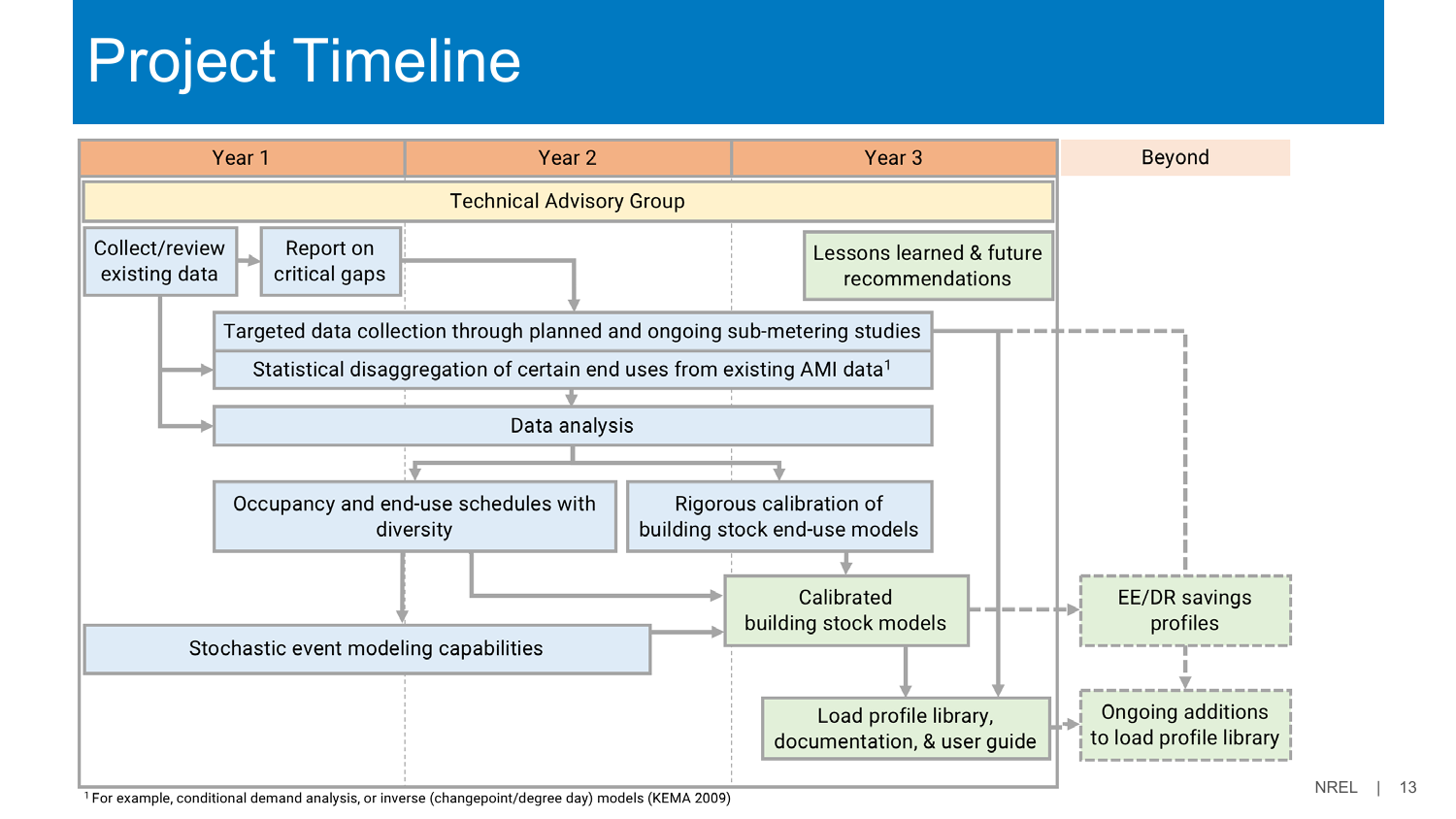### Project Outcomes

The project will result in:

- **Validated end-use load profiles** for U.S. building stock at both aggregate and individual building scales
- Calibrated building stock end use **models with ability to estimate EE/DR savings profiles for existing and emerging technologies**
- **Documentation** of load profile use cases, critical gaps, model methodology, and user guide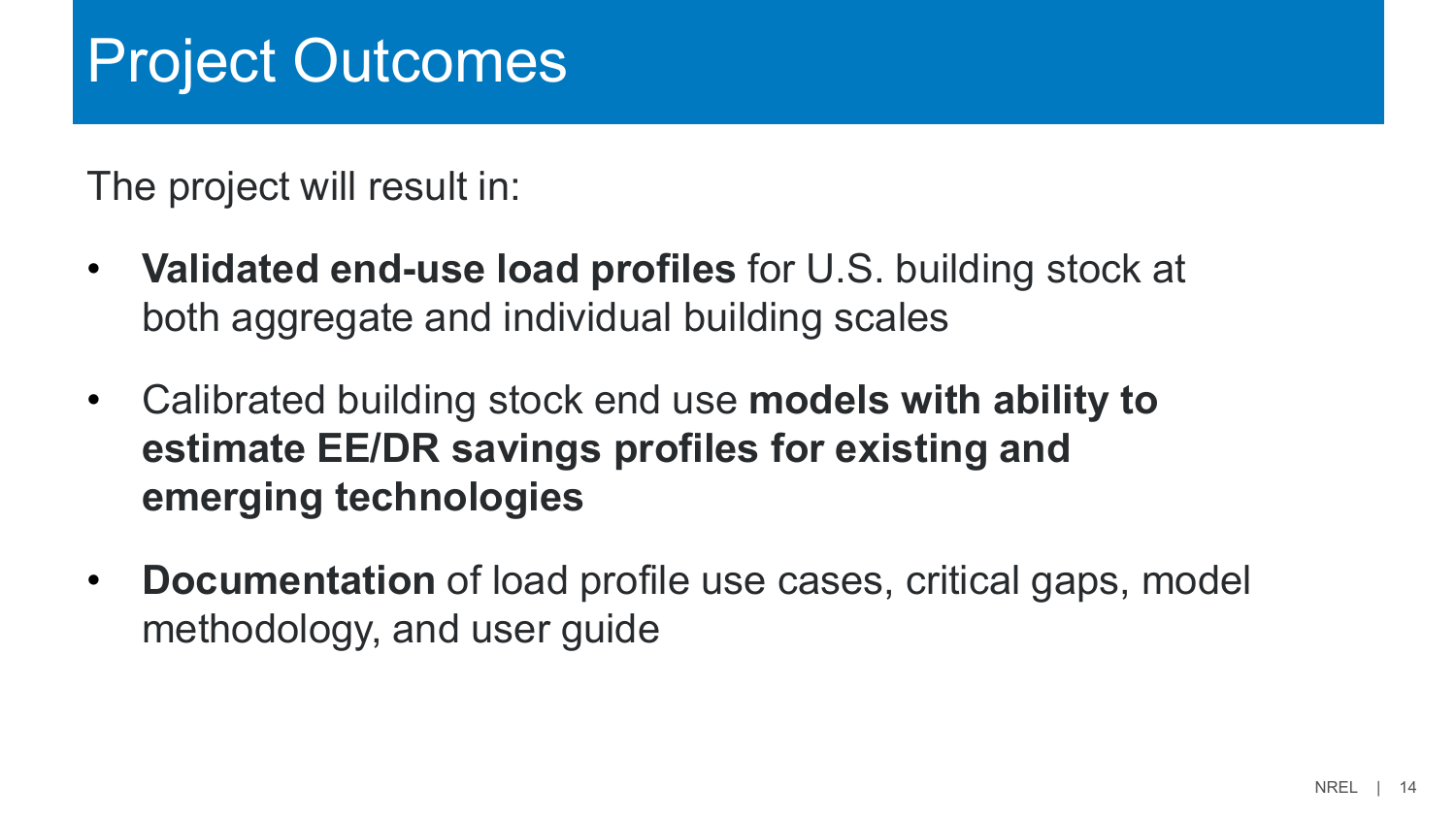

#### Building Types

- **Small Office**
- Medium Office
- Large Office
- Stand-alone Retail
- Strip Mall
- Primary School
- Secondary School
- Outpatient Healthcare
- Hospital
- **Small Hotel**
- **Large Hotel**
- Warehouse (non-ref.)
- Quick Service Restaurant
- Full Service Restaurant
- Mid-rise Apartment
- High-rise Apartment
- **Supermarket**

#### End-Uses

- **Heating**
- Cooling
- Interior Lighting
- Exterior Lighting
- Interior Equipment
- Exterior Equipment
- Fans
- Pumps
- Heat Rejection
- Humidification
- Heat Recovery
- Water Systems
	- **Refrigeration**
	- Generators



#### Building Types

- Single-Family Detached
- Multifamily (low-rise)
	- Single-Family
	- Attached
		- 2 4 Units
	- 5+ Units

#### End-Uses:

- **Heating**
- **Cooling**
- Furnace/AC fan
- Boiler pumps
- Vent. fans
- Water heating
- Interior Lights
- Exterior Lights
- Misc. plug loads
- Refrigerator
- Clothes washer
- Clothes dryer
- Dishwasher
- Cooking Range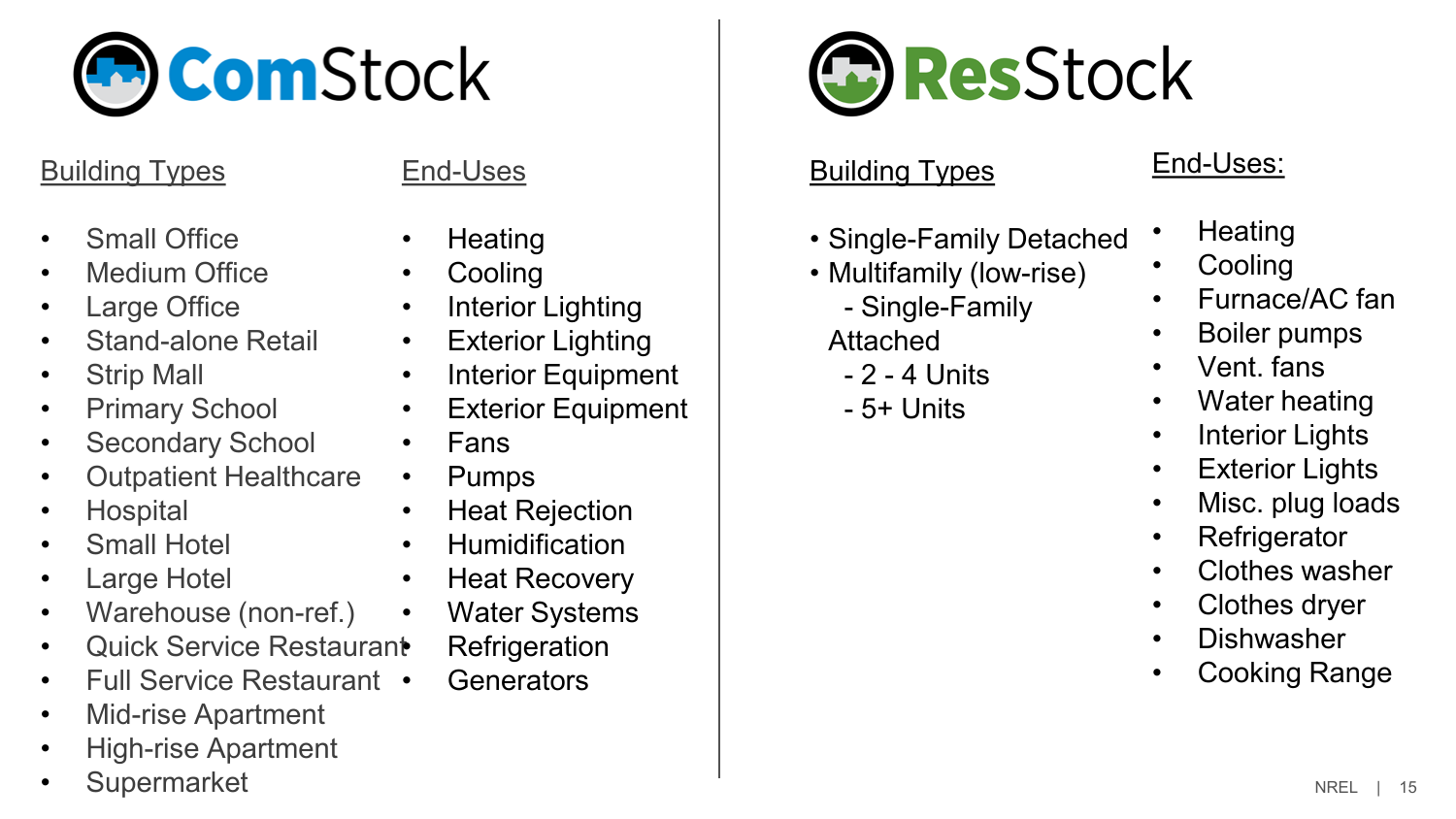### Stochastic building loads



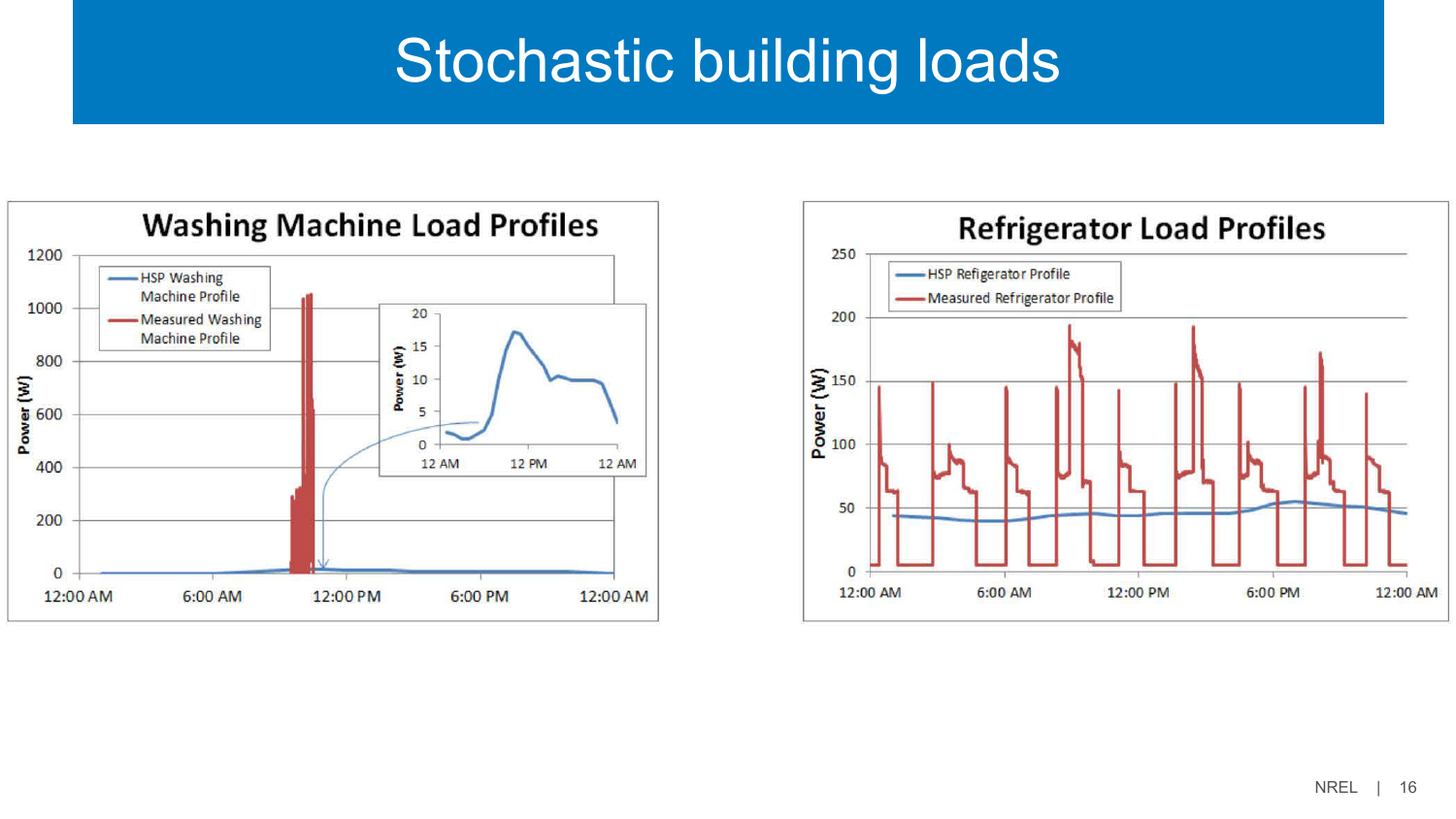### Key Milestones and Deliverables

#### Year 1 • **Establish TAG**

- **Publish Market Needs, Use Cases and Data Gaps report** that discusses applications of end-use load profiles, use cases and identify gaps in existing data
- Year 2 **Produce working but uncalibrated model** of national residential and commercial building stocks that generates end-use load profiles
	- **Develop models to represent stochastic behavior** of discrete end-use events in building operation
- Year 3 **Complete a calibrated model** of national residential and commercial building stocks that generates average and typical end-use load profiles
	- **Publish Technical Project Documentation** that describes technical details, assumptions and methodologies used to develop and calibrate the models and create end-use load profiles
	- **Publish User's Guide** describes approach, results, and applications (e.g., load forecasting, resource planning, program, and policy design)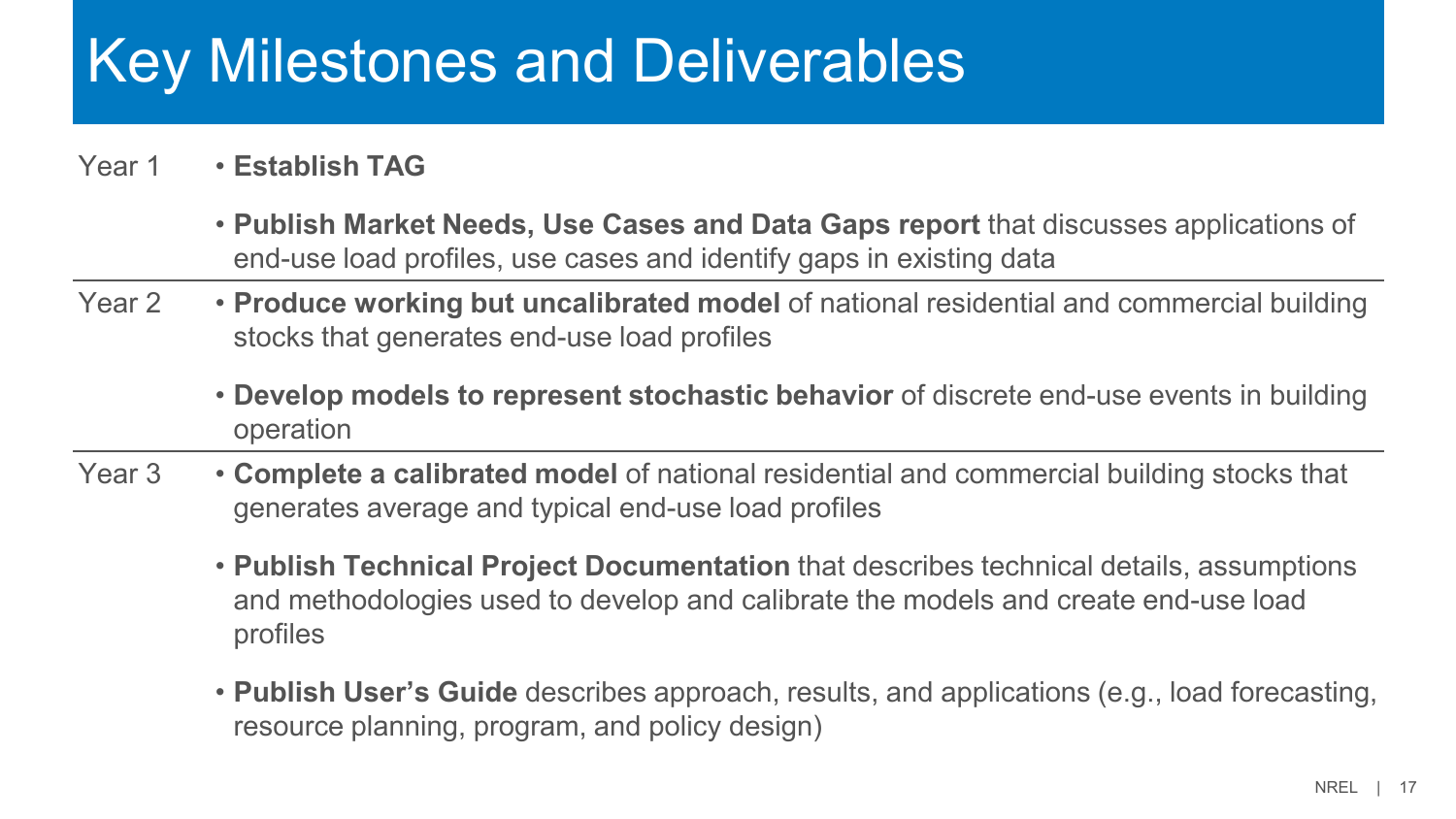### TAG Responsibilities

- **Review materials provided in advance** of quarterly calls and annual meetings
- Be prepared to **contribute to thoughtful conversation** to guide review of technical choices and decision-making
- **Review two draft reports** and provide comments and feedback
- Help the project team produce useful and industry-accepted load profiles
- Help disseminate results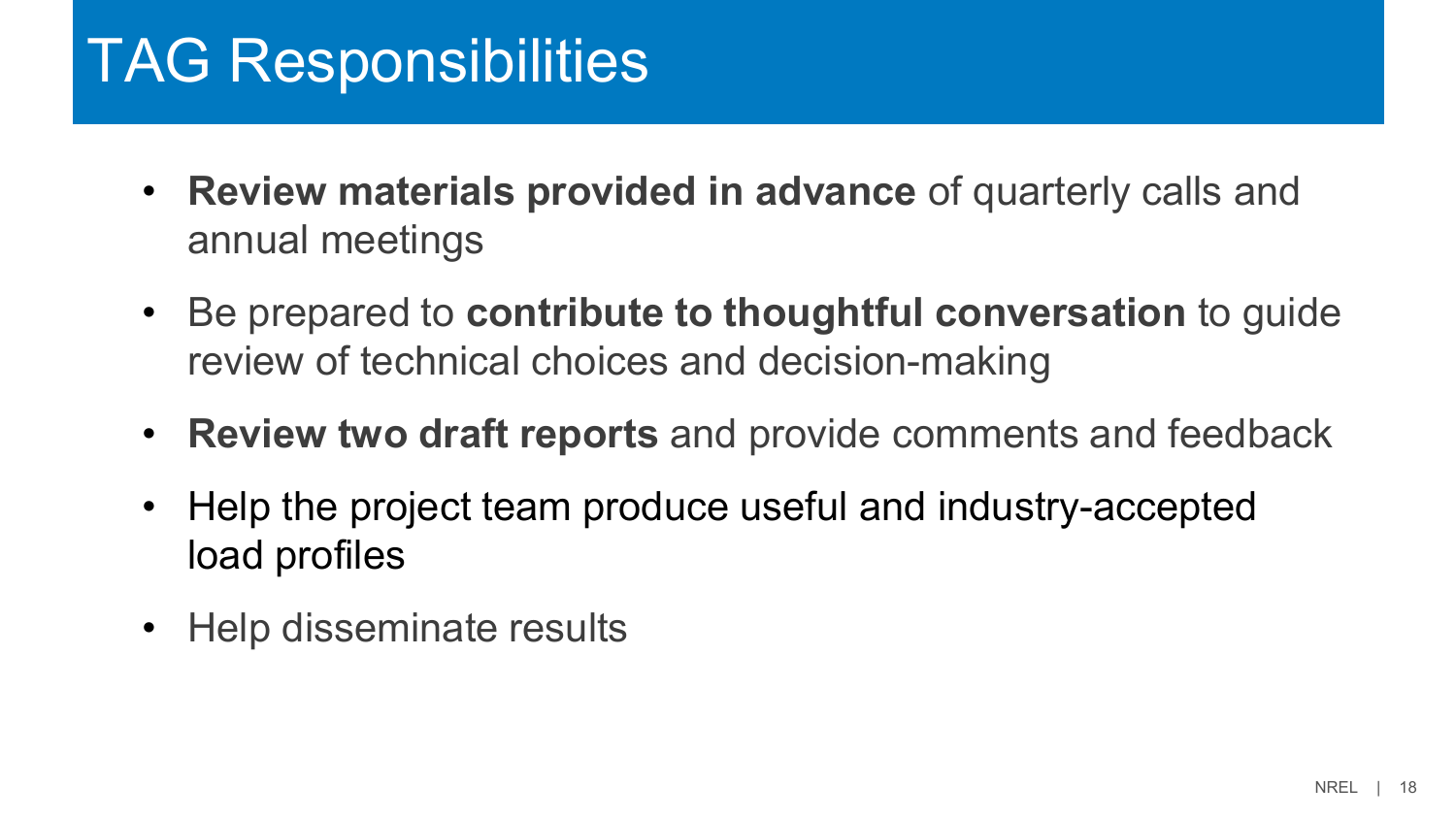### In-person TAG Meeting March 5–6 Golden, Colorado

Based on polled availability, meeting will be:

- 12–5 pm on March 5
- 9am-1pm on March 6

The TAG meeting will use facilitated work groups to:

- Identify use cases
- Identify data sources
- Identify data gaps

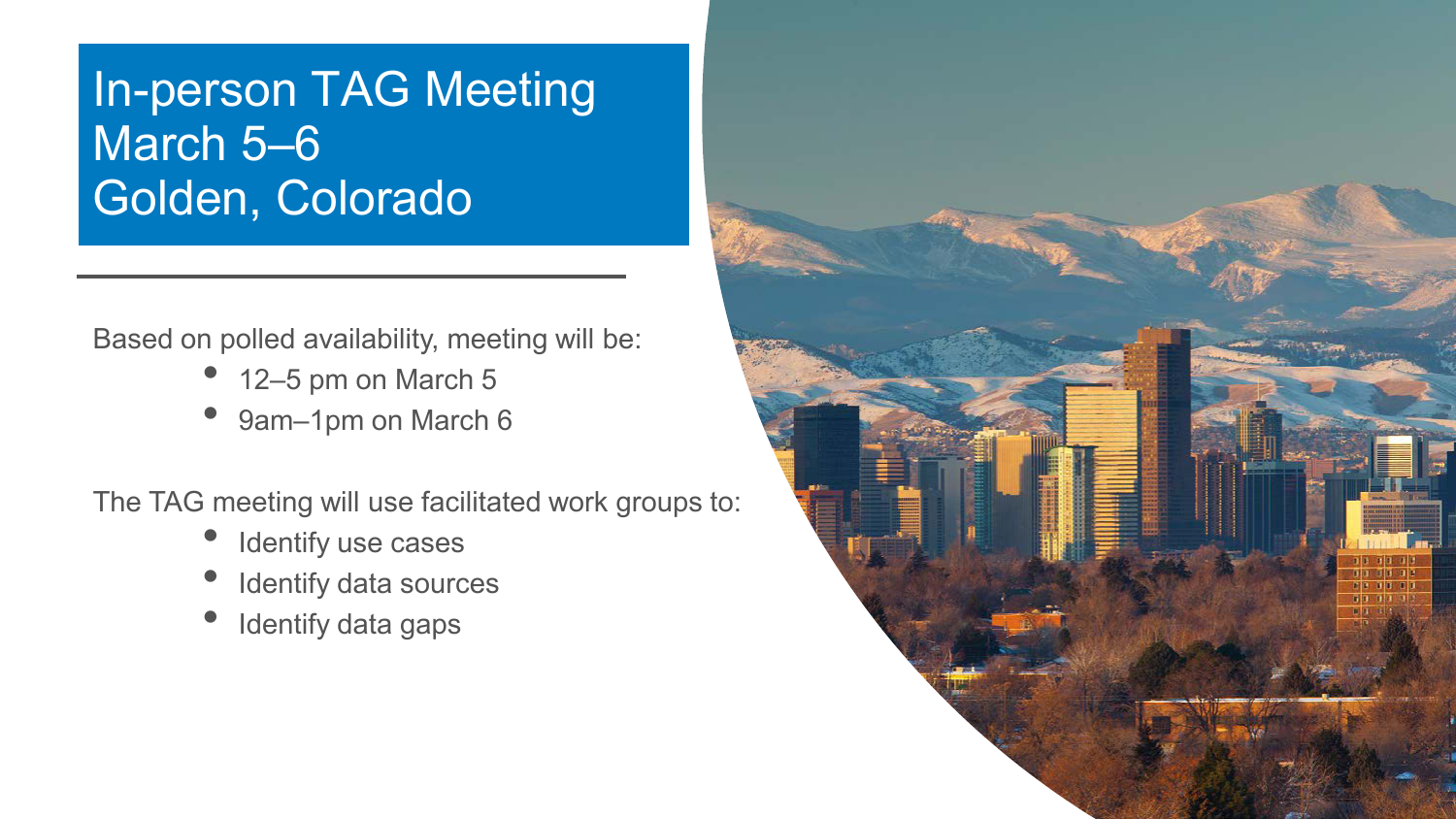### In-person TAG Meeting March 5–6 Golden, Colorado

- Small meeting rooms will be available on morning of March 5 and afternoon of March  $\overline{6}$  for side meetings, calls, etc.
- Call-in option will be available

Any **non-U.S. citizens**, contact [Barbara.VanDyke@nrel.gov](mailto:Barbara.VanDyke@nrel.gov) as soon as possible to complete paperwork (at least 30 days in advance)

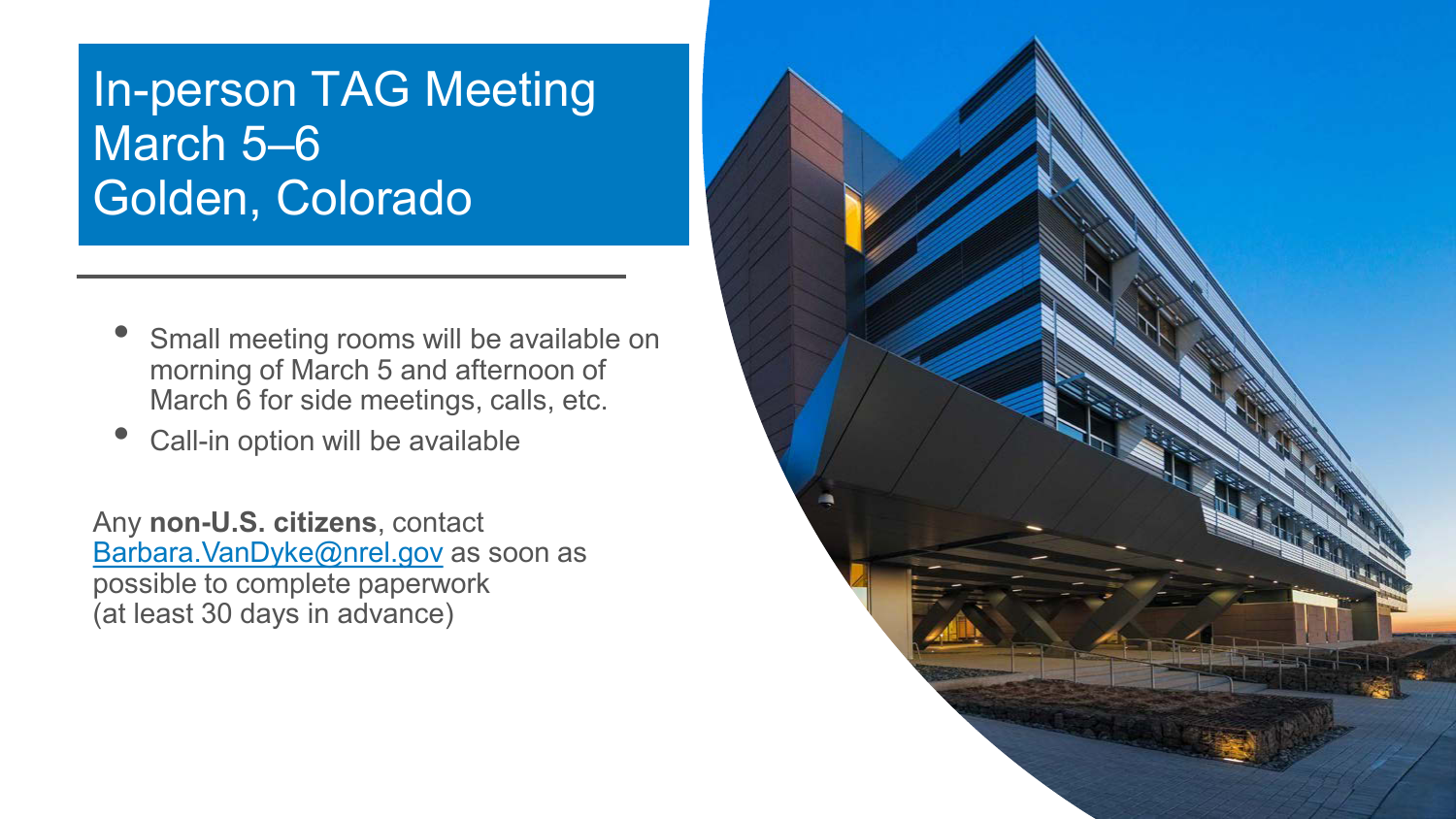### Electric Power Research Institute (EPRI) - Conditional Demand Analysis

Chris Holmes [cholmes@epri.com](mailto:cholmes@epri.com)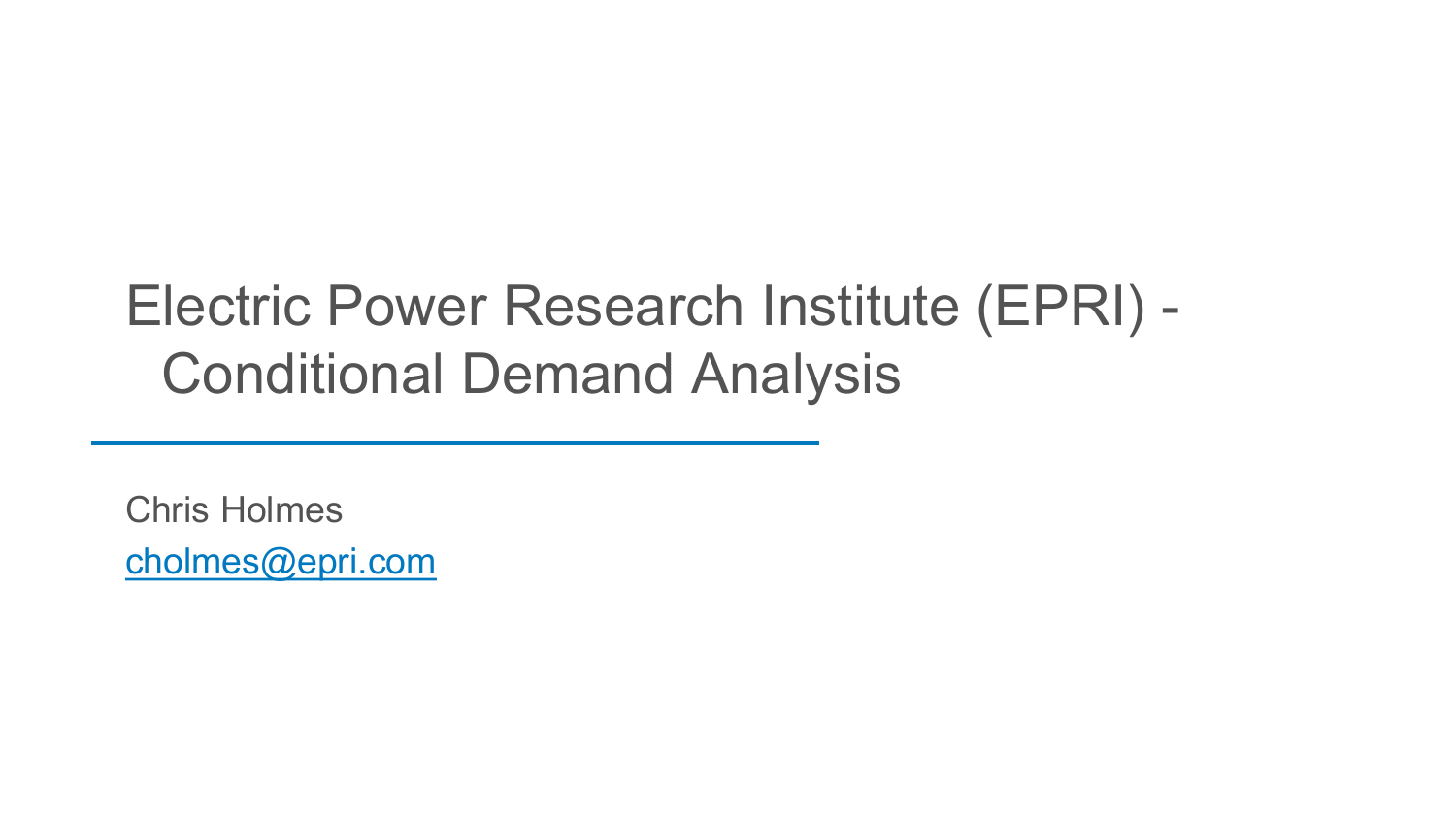### Northeast Energy Efficiency Partnerships (NEEP)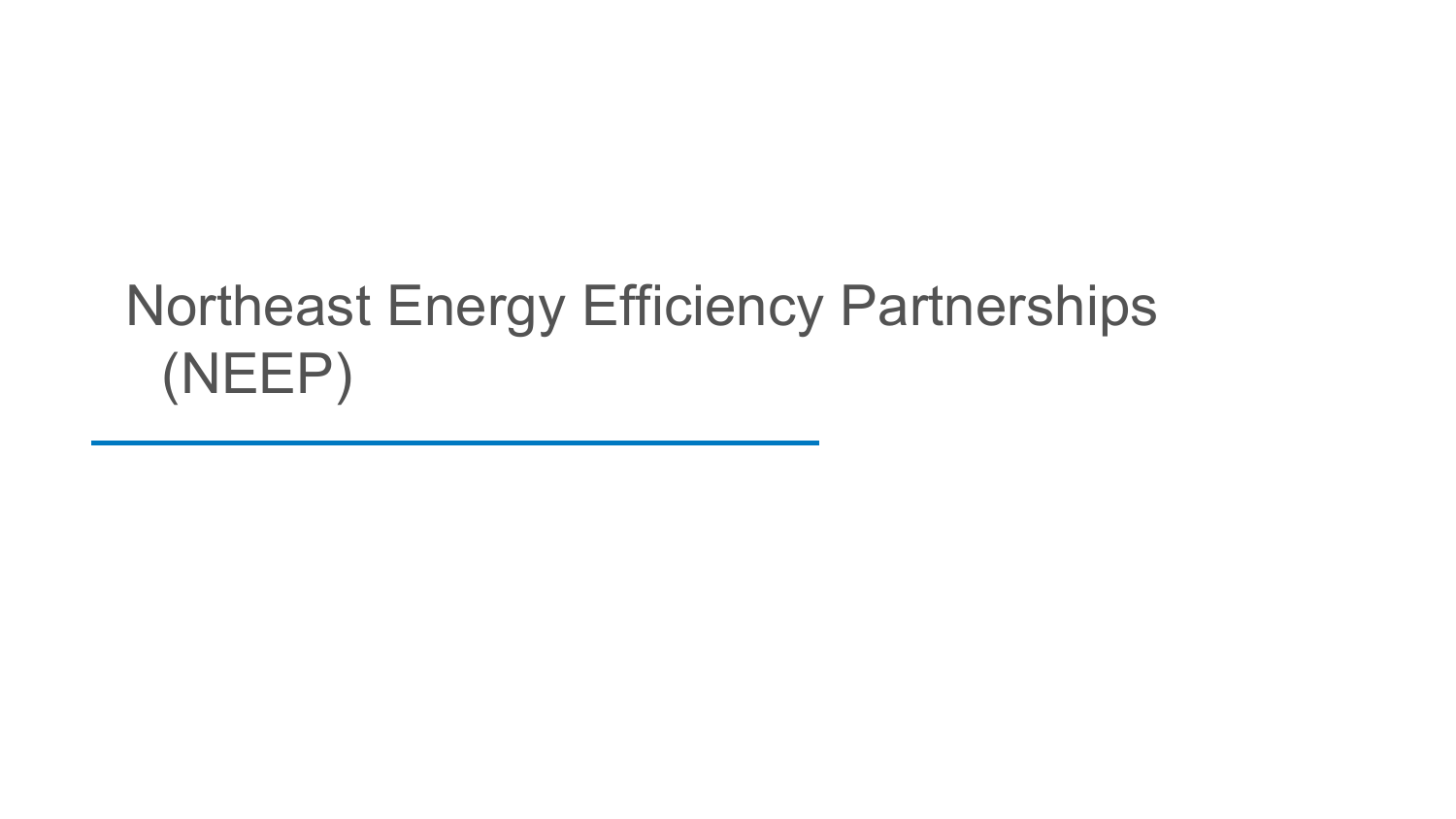

Please use the chat box to send us your questions and comments any time during the webinar. You may want to direct your question to a specific presenter.